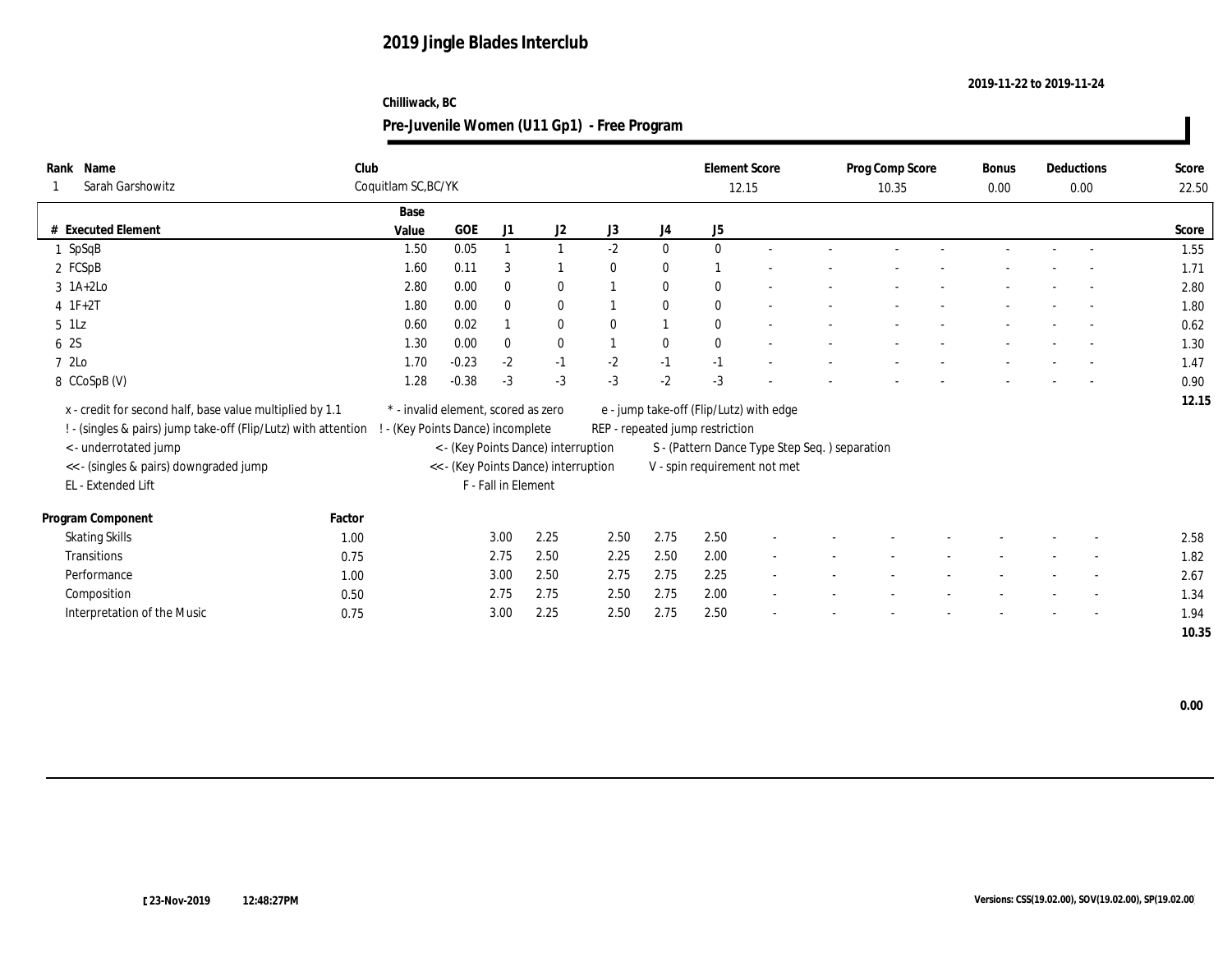#### **2019-11-22 to 2019-11-24**

### **Chilliwack, BC**

| Name<br>Rank                                                     | Club   |                                     |            |                     |                                                                             |              |              | <b>Element Score</b>                    |                                               | Prog Comp Score | Bonus | Deductions               | Score |
|------------------------------------------------------------------|--------|-------------------------------------|------------|---------------------|-----------------------------------------------------------------------------|--------------|--------------|-----------------------------------------|-----------------------------------------------|-----------------|-------|--------------------------|-------|
| Jace Wong<br>2                                                   |        | Connaught SC, BC/YK                 |            |                     |                                                                             |              |              | 12.52                                   |                                               | 9.94            | 0.00  | 0.20                     | 22.26 |
|                                                                  |        | Base                                |            |                     |                                                                             |              |              |                                         |                                               |                 |       |                          |       |
| # Executed Element                                               |        | Value                               | <b>GOE</b> | J1                  | J2                                                                          | J3           | J4           | J5                                      |                                               |                 |       |                          | Score |
| 1 SpSqB                                                          |        | 1.50                                | 0.30       | $\mathbf{2}$        | $\mathbf{2}$                                                                | $\mathbf{2}$ | $\mathbf{2}$ |                                         |                                               |                 |       |                          | 1.80  |
| $2 \; 1A+2T$                                                     |        | 2.40                                | $-0.65$    | $-5$                | $-5$                                                                        | $-5$         | $-5$         | $-5$                                    |                                               |                 |       |                          | 1.75  |
| $3$ 1Lz                                                          |        | 0.60                                | 0.00       | $\bf{0}$            | $\bf{0}$                                                                    | $\bf{0}$     | $\bf{0}$     | $\mathbf{0}$                            |                                               |                 |       |                          | 0.60  |
| 4 FCSpB                                                          |        | 1.60                                | $-0.05$    | $\mathbf{0}$        | $\bf{0}$                                                                    | $-2$         | $-1$         | $\mathbf{0}$                            | $\overline{\phantom{a}}$                      |                 |       | $\overline{\phantom{a}}$ | 1.55  |
| $5 \text{2Lo}+1\text{Lo}$                                        |        | 2.20                                | 0.00       | $\mathbf{0}$        | $\bf{0}$                                                                    | $\bf{0}$     | $-1$         | $\mathbf{0}$                            | $\overline{\phantom{a}}$                      |                 |       | $\sim$                   | 2.20  |
| 6 2F                                                             |        | 1.80                                | $-0.18$    | $-1$                | $-1$                                                                        | $-2$         | $-1$         | $-1$                                    |                                               |                 |       | $\overline{\phantom{a}}$ | 1.62  |
| 7 2S                                                             |        | 1.30                                | 0.00       | $\mathbf{0}$        | $\bf{0}$                                                                    | $-2$         | $\bf{0}$     | $\bf{0}$                                |                                               |                 |       |                          | 1.30  |
| 8 CCoSpB                                                         |        | 1.70                                | 0.00       | $\mathbf{0}$        | $\mathbf{0}$                                                                | $-1$         |              | $\Omega$                                |                                               |                 |       |                          | 1.70  |
| x - credit for second half, base value multiplied by 1.1         |        | * - invalid element, scored as zero |            |                     |                                                                             |              |              | e - jump take-off (Flip/Lutz) with edge |                                               |                 |       |                          | 12.52 |
| ! - (singles & pairs) jump take-off (Flip/Lutz) with attention ! |        | - (Key Points Dance) incomplete     |            |                     |                                                                             |              |              | REP - repeated jump restriction         |                                               |                 |       |                          |       |
| < - underrotated jump                                            |        |                                     |            |                     |                                                                             |              |              |                                         |                                               |                 |       |                          |       |
|                                                                  |        |                                     |            |                     | < - (Key Points Dance) interruption<br><< - (Key Points Dance) interruption |              |              | V - spin requirement not met            | S - (Pattern Dance Type Step Seq.) separation |                 |       |                          |       |
| << - (singles & pairs) downgraded jump<br>EL - Extended Lift     |        |                                     |            | F - Fall in Element |                                                                             |              |              |                                         |                                               |                 |       |                          |       |
|                                                                  |        |                                     |            |                     |                                                                             |              |              |                                         |                                               |                 |       |                          |       |
| Program Component                                                | Factor |                                     |            |                     |                                                                             |              |              |                                         |                                               |                 |       |                          |       |
| <b>Skating Skills</b>                                            | 1.00   |                                     |            | 3.00                | 2.25                                                                        | 2.25         | 2.50         | 2.50                                    |                                               |                 |       |                          | 2.42  |
| Transitions                                                      | 0.75   |                                     |            | 3.00                | 2.25                                                                        | 2.25         | 2.50         | 2.00                                    | $\sim$                                        |                 |       |                          | 1.75  |
| Performance                                                      | 1.00   |                                     |            | 3.25                | 2.50                                                                        | 2.50         | 2.75         | 2.50                                    |                                               |                 |       |                          | 2.58  |
| Composition                                                      | 0.50   |                                     |            | 3.00                | 2.50                                                                        | 2.50         | 2.50         | 2.25                                    |                                               |                 |       |                          | 1.25  |
| Interpretation of the Music                                      | 0.75   |                                     |            | 3.25                | 2.25                                                                        | 2.50         | 2.50         | 2.75                                    |                                               |                 |       | $\overline{\phantom{a}}$ | 1.94  |
|                                                                  |        |                                     |            |                     |                                                                             |              |              |                                         |                                               |                 |       |                          | 9.94  |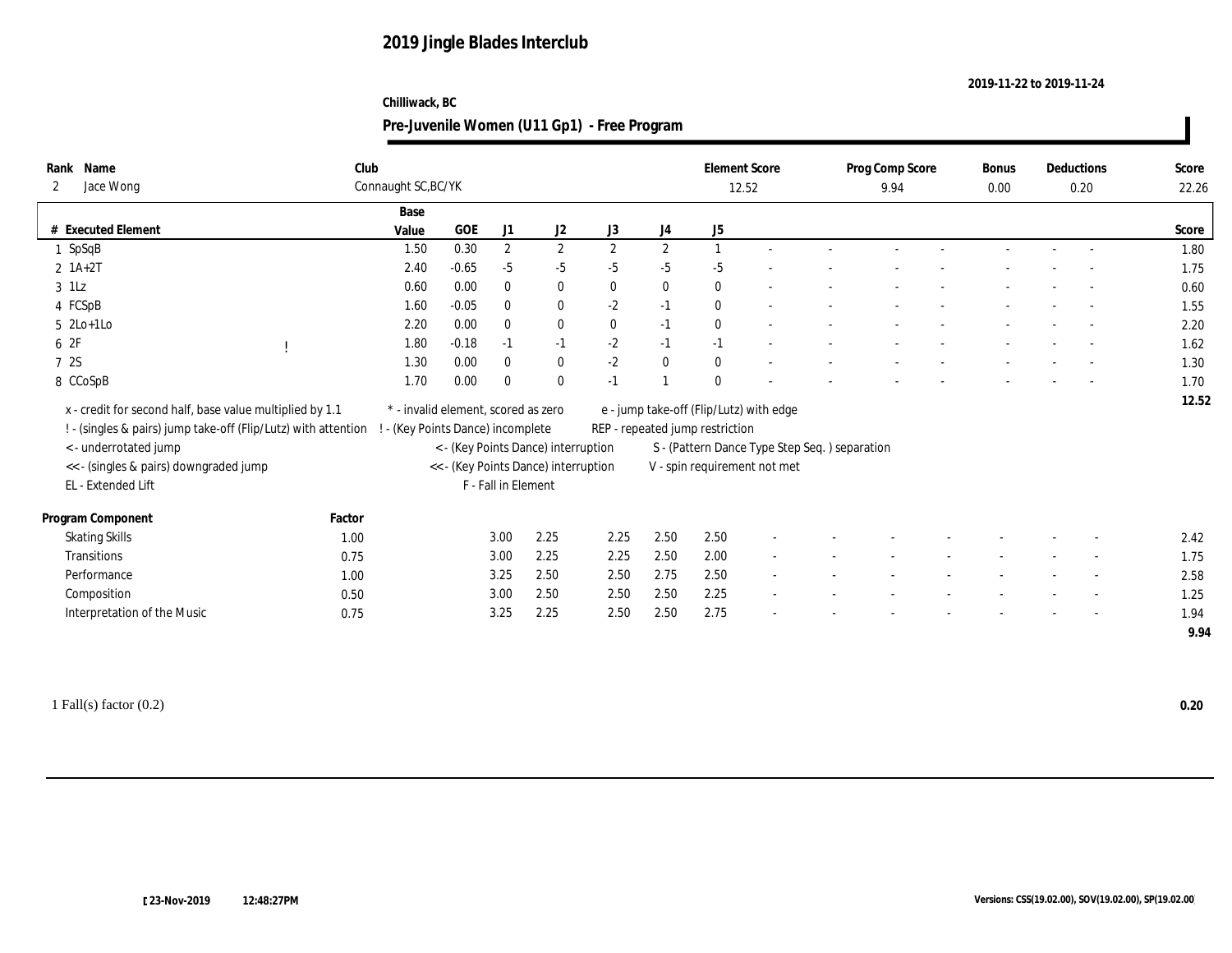#### **2019-11-22 to 2019-11-24**

### **Chilliwack, BC**

| Name<br>Rank<br><b>Esther Ting</b><br>3                        | Club   | Connaught SC, BC/YK                 |            |                     |                                      |              |              |                                 | <b>Element Score</b><br>13.86                 | Prog Comp Score<br>8.89 | <b>Bonus</b><br>0.00 | Deductions<br>0.60       | Score<br>22.15 |
|----------------------------------------------------------------|--------|-------------------------------------|------------|---------------------|--------------------------------------|--------------|--------------|---------------------------------|-----------------------------------------------|-------------------------|----------------------|--------------------------|----------------|
|                                                                |        |                                     |            |                     |                                      |              |              |                                 |                                               |                         |                      |                          |                |
|                                                                |        | Base                                |            |                     |                                      |              |              |                                 |                                               |                         |                      |                          |                |
| # Executed Element                                             |        | Value                               | <b>GOE</b> | J1                  | J2                                   | J3           | J4           | J5                              |                                               |                         |                      |                          | Score          |
| $1$ 2A <<                                                      |        | 1.10                                | $-0.55$    | $-5$                | $-5$                                 | $-5$         | $-5$         | $-5$                            |                                               |                         |                      |                          | 0.55           |
| $2 \text{ } 2\text{Lo}+2\text{Lo}$                             |        | 3.40                                | $-0.85$    | $-5$                | $-5$                                 | $-5$         | $-5$         | $-5$                            |                                               |                         |                      |                          | 2.55           |
| 3 FCSpB                                                        |        | 1.60                                | 0.00       |                     | $\bf{0}$                             | $-2$         | $\bf{0}$     | $\mathbf{0}$                    |                                               |                         |                      |                          | 1.60           |
| $4$ $2Lz+2T<$                                                  |        | 3.14                                | $-1.05$    | $-5$                | $-5$                                 | $-5$         | $-5$         | $-5$                            |                                               |                         |                      | $\overline{\phantom{a}}$ | 2.09           |
| 5 SpSqB                                                        |        | 1.50                                | 0.10       |                     |                                      | $\bf{0}$     | $\mathbf{1}$ | $\bf{0}$                        | $\overline{a}$                                |                         |                      | $\sim$                   | 1.60           |
| 62Lz                                                           |        | 2.10                                | 0.00       | $\mathbf{0}$        | $\bf{0}$                             | $\mathbf{0}$ | $\mathbf{0}$ | $-1$                            | $\overline{a}$                                |                         |                      | $\sim$                   | 2.10           |
| 72F                                                            |        | 1.80                                | $-0.30$    | $-2$                | $-2$                                 | $-2$         | $\bf{0}$     | $-1$                            |                                               |                         |                      |                          | 1.50           |
| 8 CCoSpB                                                       |        | 1.70                                | 0.17       | 3                   |                                      | $\bf{0}$     |              |                                 |                                               |                         |                      |                          | 1.87           |
|                                                                |        |                                     |            |                     |                                      |              |              |                                 |                                               |                         |                      |                          | 13.86          |
| x - credit for second half, base value multiplied by 1.1       |        | * - invalid element, scored as zero |            |                     |                                      |              |              |                                 | e - jump take-off (Flip/Lutz) with edge       |                         |                      |                          |                |
| ! - (singles & pairs) jump take-off (Flip/Lutz) with attention |        | - (Key Points Dance) incomplete     |            |                     |                                      |              |              | REP - repeated jump restriction |                                               |                         |                      |                          |                |
| <- underrotated jump                                           |        |                                     |            |                     | < - (Key Points Dance) interruption  |              |              |                                 | S - (Pattern Dance Type Step Seq.) separation |                         |                      |                          |                |
| << - (singles & pairs) downgraded jump                         |        |                                     |            |                     | << - (Key Points Dance) interruption |              |              |                                 | V - spin requirement not met                  |                         |                      |                          |                |
| EL - Extended Lift                                             |        |                                     |            | F - Fall in Element |                                      |              |              |                                 |                                               |                         |                      |                          |                |
| Program Component                                              | Factor |                                     |            |                     |                                      |              |              |                                 |                                               |                         |                      |                          |                |
| <b>Skating Skills</b>                                          | 1.00   |                                     |            | 3.00                | 2.25                                 | 2.50         | 2.25         | 2.25                            |                                               |                         |                      |                          | 2.33           |
| Transitions                                                    | 0.75   |                                     |            | 2.75                | 2.25                                 | 2.00         | 2.25         | 2.00                            |                                               |                         |                      |                          | 1.63           |
| Performance                                                    | 1.00   |                                     |            | 2.25                | 2.00                                 | 1.75         | 2.50         | 2.25                            |                                               |                         |                      |                          | 2.17           |
| Composition                                                    | 0.50   |                                     |            | 3.00                | 2.25                                 | 2.25         | 2.25         | 2.00                            |                                               |                         |                      |                          | 1.13           |
|                                                                |        |                                     |            |                     |                                      |              |              |                                 |                                               |                         |                      |                          |                |
| Interpretation of the Music                                    | 0.75   |                                     |            | 2.00                | 1.75                                 | 2.25         | 2.25         | 2.25                            |                                               |                         |                      |                          | 1.63           |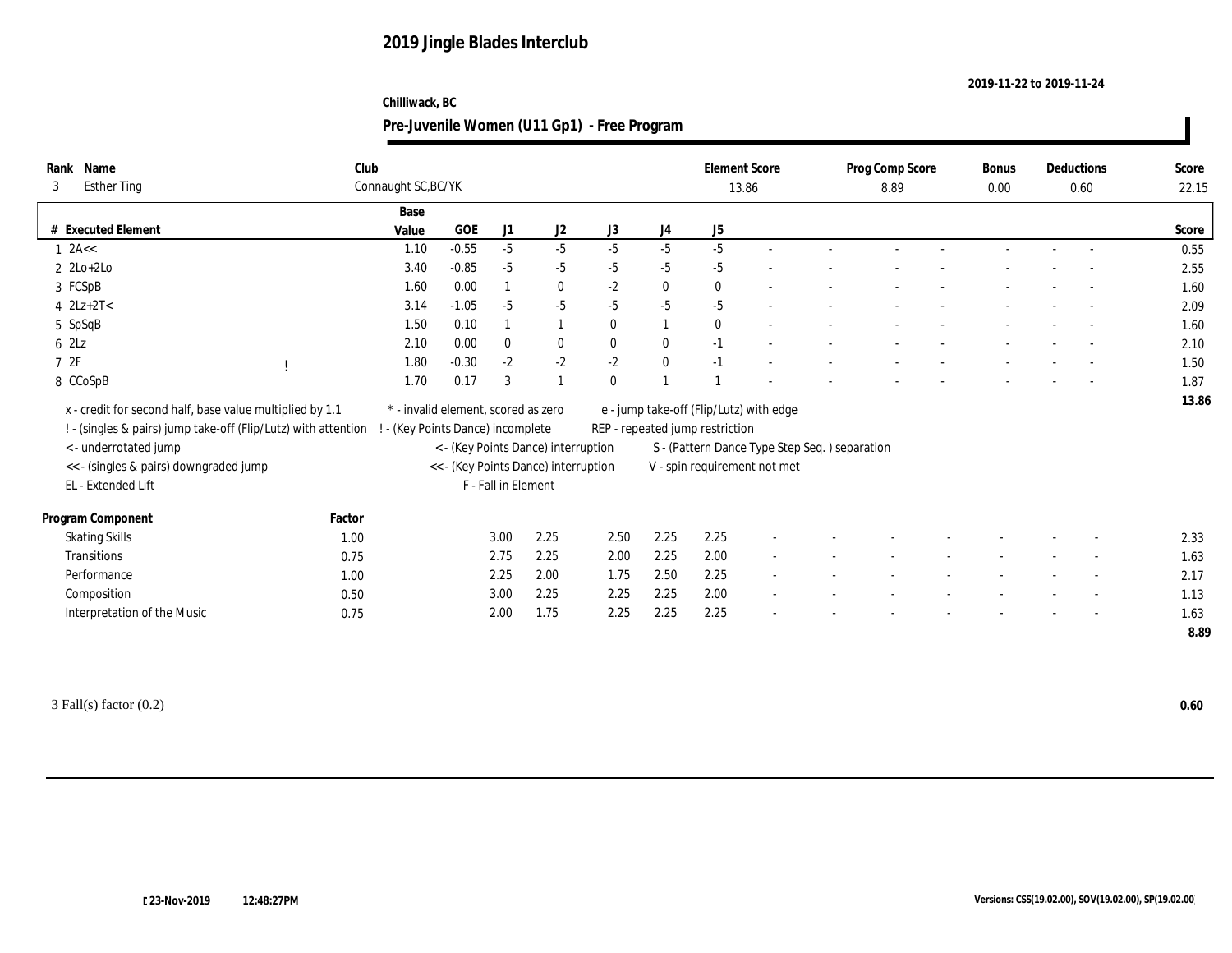#### **2019-11-22 to 2019-11-24**

### **Chilliwack, BC**

| Name<br>Rank                                                     | Club   |                                     |            |                     |                                      |            |                  | <b>Element Score</b>                    |                                               | Prog Comp Score | Bonus | Deductions |                          | Score |
|------------------------------------------------------------------|--------|-------------------------------------|------------|---------------------|--------------------------------------|------------|------------------|-----------------------------------------|-----------------------------------------------|-----------------|-------|------------|--------------------------|-------|
| <b>Emily Rico</b><br>$\overline{4}$                              |        | Maple Ridge SC, BC/YK               |            |                     |                                      |            |                  | 11.22                                   |                                               | 9.34            | 0.00  |            | 0.40                     | 20.16 |
|                                                                  |        | Base                                |            |                     |                                      |            |                  |                                         |                                               |                 |       |            |                          |       |
| # Executed Element                                               |        | Value                               | <b>GOE</b> | J1                  | J2                                   | J3         | J4               | J5                                      |                                               |                 |       |            |                          | Score |
| $1 \ 2S + 2T$                                                    |        | 2.60                                | 0.04       | $\mathbf{1}$        | $\bf{0}$                             |            | $\bf{0}$         | $\mathbf{0}$                            |                                               |                 |       |            |                          | 2.64  |
| 2 FCSpB                                                          |        | 1.60                                | $-0.16$    | $-2$                | $-1$                                 | $-1$       | $-1$             | $-1$                                    |                                               |                 |       |            |                          | 1.44  |
| $3 \text{ } 2F<$                                                 |        | 1.44                                | $-0.29$    | $-2$                | $-3$                                 | $-2$       | $-2$             | $-2$                                    |                                               |                 |       |            |                          | 1.15  |
| $4 \quad 2S+1LO$                                                 |        | 1.80                                | 0.00       | $\mathbf{0}$        | $\bf{0}$                             | $-1$       | $\bf{0}$         | $\mathbf{0}$                            | $\overline{\phantom{a}}$                      |                 |       |            | $\overline{\phantom{a}}$ | 1.80  |
| 5 SpSqB                                                          |        | 1.50                                | 0.20       | $\mathbf{1}$        | $\mathbf{2}$                         | $\sqrt{2}$ | $\overline{1}$   |                                         | ÷                                             |                 |       |            | $\sim$                   | 1.70  |
| 6 1A                                                             |        | 1.10                                | $-0.55$    | $-5$                | $-5$                                 | $-5$       | $-5$             | $-5$                                    |                                               |                 |       |            |                          | 0.55  |
| 7 2T                                                             |        | 1.30                                | 0.00       | $\mathbf{0}$        | $\bf{0}$                             | $\bf{0}$   | $\boldsymbol{0}$ | $\bf{0}$                                |                                               |                 |       |            |                          | 1.30  |
| 8 CCoSpB (V)                                                     |        | 1.28                                | $-0.64$    | $-5$                | $-5$                                 | $-5$       | $-5$             | $-5$                                    |                                               |                 |       |            |                          | 0.64  |
| x - credit for second half, base value multiplied by 1.1         |        | * - invalid element, scored as zero |            |                     |                                      |            |                  | e - jump take-off (Flip/Lutz) with edge |                                               |                 |       |            |                          | 11.22 |
| ! - (singles & pairs) jump take-off (Flip/Lutz) with attention ! |        | - (Key Points Dance) incomplete     |            |                     |                                      |            |                  | REP - repeated jump restriction         |                                               |                 |       |            |                          |       |
| <- underrotated jump                                             |        |                                     |            |                     | < - (Key Points Dance) interruption  |            |                  |                                         | S - (Pattern Dance Type Step Seq.) separation |                 |       |            |                          |       |
| << - (singles & pairs) downgraded jump                           |        |                                     |            |                     | << - (Key Points Dance) interruption |            |                  | V - spin requirement not met            |                                               |                 |       |            |                          |       |
| EL - Extended Lift                                               |        |                                     |            | F - Fall in Element |                                      |            |                  |                                         |                                               |                 |       |            |                          |       |
|                                                                  |        |                                     |            |                     |                                      |            |                  |                                         |                                               |                 |       |            |                          |       |
| Program Component                                                | Factor |                                     |            |                     |                                      |            |                  |                                         |                                               |                 |       |            |                          |       |
| <b>Skating Skills</b>                                            | 1.00   |                                     |            | 1.75                | 2.00                                 | 2.50       | 2.25             | 2.25                                    |                                               |                 |       |            |                          | 2.17  |
| Transitions                                                      | 0.75   |                                     |            | 2.75                | 2.25                                 | 2.50       | 2.25             | 2.00                                    | $\sim$                                        |                 |       |            | $\overline{\phantom{a}}$ | 1.75  |
| Performance                                                      | 1.00   |                                     |            | 2.50                | 2.50                                 | 2.75       | 2.00             | 2.25                                    |                                               |                 |       |            |                          | 2.42  |
| Composition                                                      | 0.50   |                                     |            | 2.50                | 2.75                                 | 2.50       | 2.25             | 2.50                                    |                                               |                 |       |            |                          | 1.25  |
| Interpretation of the Music                                      | 0.75   |                                     |            | 2.25                | 2.50                                 | 2.25       | 2.00             | 2.75                                    |                                               |                 |       |            | $\overline{\phantom{a}}$ | 1.75  |
|                                                                  |        |                                     |            |                     |                                      |            |                  |                                         |                                               |                 |       |            |                          | 9.34  |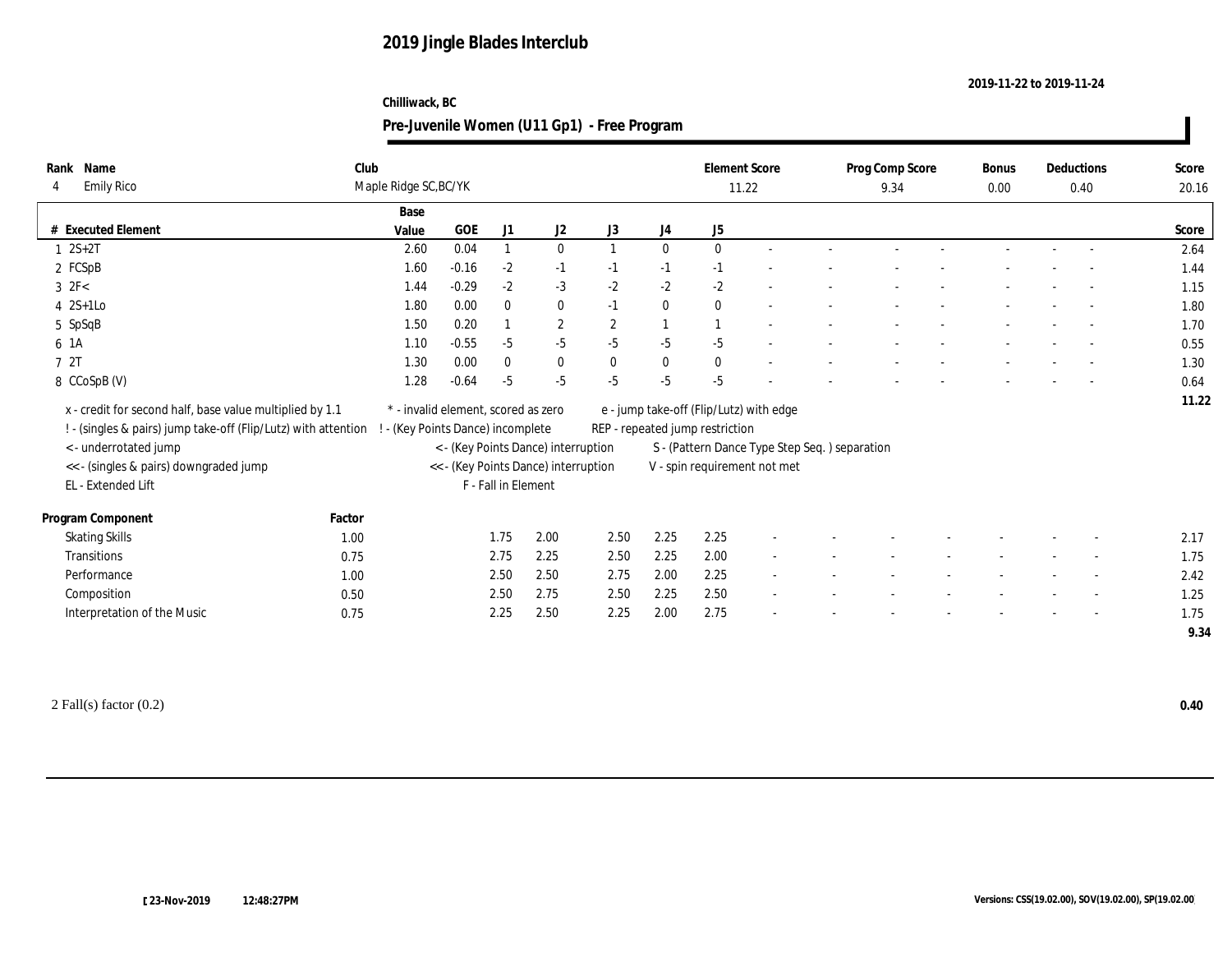#### **2019-11-22 to 2019-11-24**

### **Chilliwack, BC**

| Name<br>Rank                                                   | Club             |                                     |         |                     |                                      |              |          | <b>Element Score</b>                          |                          | Prog Comp Score | Bonus | Deductions               | Score |
|----------------------------------------------------------------|------------------|-------------------------------------|---------|---------------------|--------------------------------------|--------------|----------|-----------------------------------------------|--------------------------|-----------------|-------|--------------------------|-------|
| <b>Taylor Perkins</b><br>5                                     | Sungod SC, BC/YK |                                     |         |                     |                                      |              |          |                                               | 10.50                    | 9.14            | 0.00  | 0.00                     | 19.64 |
|                                                                |                  | Base                                |         |                     |                                      |              |          |                                               |                          |                 |       |                          |       |
| # Executed Element                                             |                  | Value                               | GOE     | J1                  | J2                                   | J3           | J4       | J5                                            |                          |                 |       |                          | Score |
| 12S                                                            |                  | 1.30                                | 0.00    | $\mathbf{0}$        | $\bf{0}$                             | $\mathbf{0}$ | $\bf{0}$ | $\mathbf{0}$                                  | $\sim$                   |                 |       |                          | 1.30  |
| $2$ 1Lz                                                        |                  | 0.60                                | 0.04    |                     | $\mathbf{1}$                         | $\bf{0}$     |          | $\mathbf{0}$                                  |                          |                 |       |                          | 0.64  |
| 3 CCoSpB (V)                                                   |                  | 1.28                                | $-0.22$ | $-2$                | $-2$                                 | $-3$         | $-1$     | $-1$                                          |                          |                 |       |                          | 1.06  |
| 4 SpSqB                                                        |                  | 1.50                                | 0.20    | $\overline{2}$      | $\mathbf{2}$                         | $\mathbf{0}$ |          |                                               |                          |                 |       |                          | 1.70  |
| 5 <sup>2T</sup>                                                |                  | 1.30                                | $-0.13$ | $-1$                | $-1$                                 | $-2$         |          | $-1$                                          |                          |                 |       | $\overline{a}$           | 1.17  |
| $6 \text{ } 2 \text{Lo} < +1 \text{Lo}$                        |                  | 1.86                                | $-0.32$ | $-3$                | $-3$                                 | $-2$         | $-2$     | $-2$                                          | $\overline{\phantom{a}}$ |                 |       | $\sim$                   | 1.54  |
| $7 \; 1A+1T$                                                   |                  | 1.50                                | 0.00    |                     | $\bf{0}$                             | $\mathbf{0}$ | $-2$     | $\mathbf{0}$                                  |                          |                 |       |                          | 1.50  |
| 8 FSSpB                                                        |                  | 1.70                                | $-0.11$ |                     | $\bf{0}$                             | $-1$         | $-1$     |                                               |                          |                 |       |                          | 1.59  |
| x - credit for second half, base value multiplied by 1.1       |                  | * - invalid element, scored as zero |         |                     |                                      |              |          | e - jump take-off (Flip/Lutz) with edge       |                          |                 |       |                          | 10.50 |
| ! - (singles & pairs) jump take-off (Flip/Lutz) with attention |                  | (Key Points Dance) incomplete       |         |                     |                                      |              |          | REP - repeated jump restriction               |                          |                 |       |                          |       |
| < - underrotated jump                                          |                  |                                     |         |                     | < - (Key Points Dance) interruption  |              |          | S - (Pattern Dance Type Step Seq.) separation |                          |                 |       |                          |       |
| << - (singles & pairs) downgraded jump                         |                  |                                     |         |                     | << - (Key Points Dance) interruption |              |          | V - spin requirement not met                  |                          |                 |       |                          |       |
| EL - Extended Lift                                             |                  |                                     |         | F - Fall in Element |                                      |              |          |                                               |                          |                 |       |                          |       |
|                                                                |                  |                                     |         |                     |                                      |              |          |                                               |                          |                 |       |                          |       |
| Program Component                                              | Factor           |                                     |         |                     |                                      |              |          |                                               |                          |                 |       |                          |       |
| <b>Skating Skills</b>                                          | 1.00             |                                     |         | 3.00                | 2.25                                 | 2.00         | 2.00     | 2.50                                          |                          |                 |       |                          | 2.25  |
| Transitions                                                    | 0.75             |                                     |         | 2.50                | 2.25                                 | 1.50         | 2.00     | 2.25                                          | $\overline{\phantom{a}}$ |                 |       | $\sim$                   | 1.63  |
| Performance                                                    | 1.00             |                                     |         | 3.00                | 2.50                                 | 2.00         | 2.00     | 2.75                                          |                          |                 |       |                          | 2.42  |
| Composition                                                    | 0.50             |                                     |         | 2.75                | 2.50                                 | 2.00         | 2.00     | 2.75                                          | $\overline{\phantom{a}}$ |                 |       | $\overline{\phantom{a}}$ | 1.21  |
| Interpretation of the Music                                    | 0.75             |                                     |         | 2.25                | 2.50                                 | 1.50         | 1.75     | 3.00                                          |                          |                 |       | $\overline{\phantom{a}}$ | 1.63  |
|                                                                |                  |                                     |         |                     |                                      |              |          |                                               |                          |                 |       |                          | 9.14  |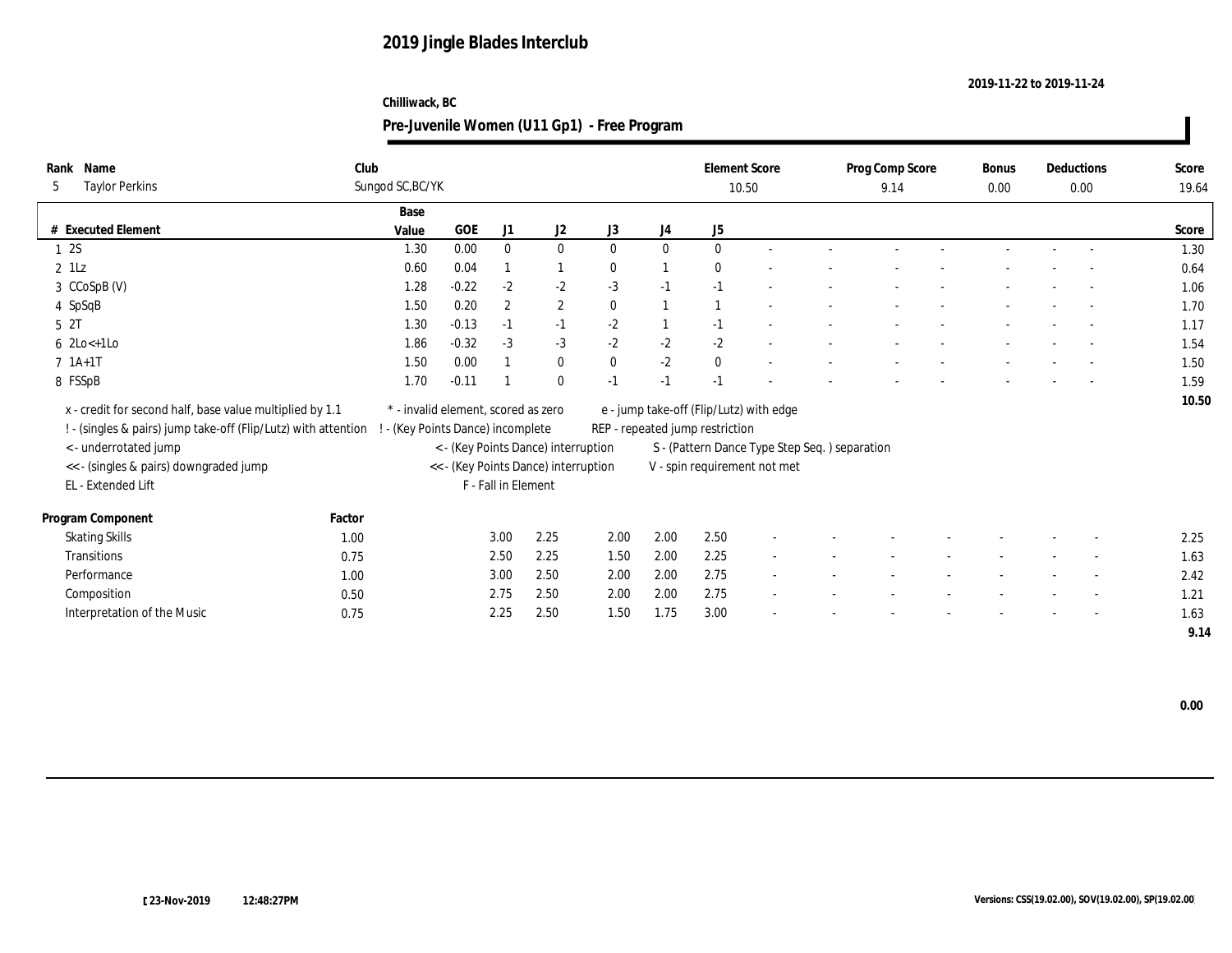#### **2019-11-22 to 2019-11-24**

### **Chilliwack, BC**

| Name<br>Rank                                                       | Club   |                                     |         |                     |                                      |              |                  |                                 | <b>Element Score</b>                          | Prog Comp Score | <b>Bonus</b> | Deductions               | Score |
|--------------------------------------------------------------------|--------|-------------------------------------|---------|---------------------|--------------------------------------|--------------|------------------|---------------------------------|-----------------------------------------------|-----------------|--------------|--------------------------|-------|
| Sabina Lim<br>6                                                    |        | Champs Internatio, BC/YK            |         |                     |                                      |              |                  |                                 | 9.81                                          | 9.43            | 0.00         | 0.00                     | 19.24 |
|                                                                    |        | Base                                |         |                     |                                      |              |                  |                                 |                                               |                 |              |                          |       |
| # Executed Element                                                 |        | Value                               | GOE     | J1                  | J2                                   | J3           | $_{\mathrm{J}4}$ | J5                              |                                               |                 |              |                          | Score |
| $1 \text{ A} + 2 \text{T} <<$                                      |        | 1.50                                | $-0.15$ | $\bf{0}$            | $\bf{0}$                             | $-3$         | $-2$             | $-2$                            |                                               |                 |              |                          | 1.35  |
| 2 2S                                                               |        | 1.30                                | 0.00    | $\mathbf{0}$        | $\bf{0}$                             | $\bf{0}$     | $\bf{0}$         | $\bf{0}$                        |                                               |                 |              |                          | 1.30  |
| $3 \text{ } 1\text{Lz+1LO}$                                        |        | 1.10                                | 0.00    | $\mathbf{0}$        | $\bf{0}$                             | $\mathbf{0}$ | $-1$             | $\theta$                        |                                               |                 |              |                          | 1.10  |
| 4 FCSp                                                             |        | 0.00                                | $\sim$  | $\sim$              | $\sim$                               | $\sim$       | $\sim$           | $\sim$                          |                                               |                 |              |                          | 0.00  |
| 5 SpSqB                                                            |        | 1.50                                | 0.10    |                     |                                      | $\theta$     |                  | $\mathbf{0}$                    |                                               |                 |              |                          | 1.60  |
| 6 2Lo                                                              |        | 1.70                                | 0.00    | $\mathbf{0}$        | $\bf{0}$                             | $\mathbf{0}$ | $-1$             | $\mathbf{0}$                    | $\sim$                                        |                 |              | $\sim$                   | 1.70  |
| 7 1A                                                               |        | 1.10                                | $-0.04$ | $-1$                | $\bf{0}$                             | $-1$         | $\bf{0}$         | $\bf{0}$                        |                                               |                 |              |                          | 1.06  |
| 8 CCoSpB                                                           |        | 1.70                                | 0.00    | $\mathbf{0}$        | $\bf{0}$                             | $-1$         |                  | $\mathbf{0}$                    |                                               |                 |              |                          | 1.70  |
| x - credit for second half, base value multiplied by 1.1           |        | * - invalid element, scored as zero |         |                     |                                      |              |                  |                                 | e - jump take-off (Flip/Lutz) with edge       |                 |              |                          | 9.81  |
| ! - (singles & pairs) jump take-off (Flip/Lutz) with attention ! - |        | - (Key Points Dance) incomplete     |         |                     |                                      |              |                  | REP - repeated jump restriction |                                               |                 |              |                          |       |
| < - underrotated jump                                              |        |                                     |         |                     | < - (Key Points Dance) interruption  |              |                  |                                 | S - (Pattern Dance Type Step Seq.) separation |                 |              |                          |       |
| << - (singles & pairs) downgraded jump                             |        |                                     |         |                     | << - (Key Points Dance) interruption |              |                  |                                 |                                               |                 |              |                          |       |
| EL - Extended Lift                                                 |        |                                     |         | F - Fall in Element |                                      |              |                  |                                 | V - spin requirement not met                  |                 |              |                          |       |
|                                                                    |        |                                     |         |                     |                                      |              |                  |                                 |                                               |                 |              |                          |       |
| Program Component                                                  | Factor |                                     |         |                     |                                      |              |                  |                                 |                                               |                 |              |                          |       |
| <b>Skating Skills</b>                                              | 1.00   |                                     |         | 2.25                | 2.25                                 | 2.50         | 2.50             | 2.50                            |                                               |                 |              |                          | 2.42  |
| <b>Transitions</b>                                                 | 0.75   |                                     |         | 2.50                | 2.00                                 | 2.25         | 2.50             | 2.25                            | $\sim$                                        |                 |              | $\sim$                   | 1.75  |
| Performance                                                        | 1.00   |                                     |         | 2.50                | 2.50                                 | 2.50         | 2.00             | 2.75                            |                                               |                 |              |                          | 2.50  |
| Composition                                                        | 0.50   |                                     |         | 2.25                | 2.25                                 | 2.25         | 2.25             | 2.50                            | $\overline{\phantom{a}}$                      |                 |              |                          | 1.13  |
| Interpretation of the Music                                        | 0.75   |                                     |         | 2.00                | 2.00                                 | 2.50         | 2.00             | 2.75                            |                                               |                 |              | $\overline{\phantom{a}}$ | 1.63  |
|                                                                    |        |                                     |         |                     |                                      |              |                  |                                 |                                               |                 |              |                          | 9.43  |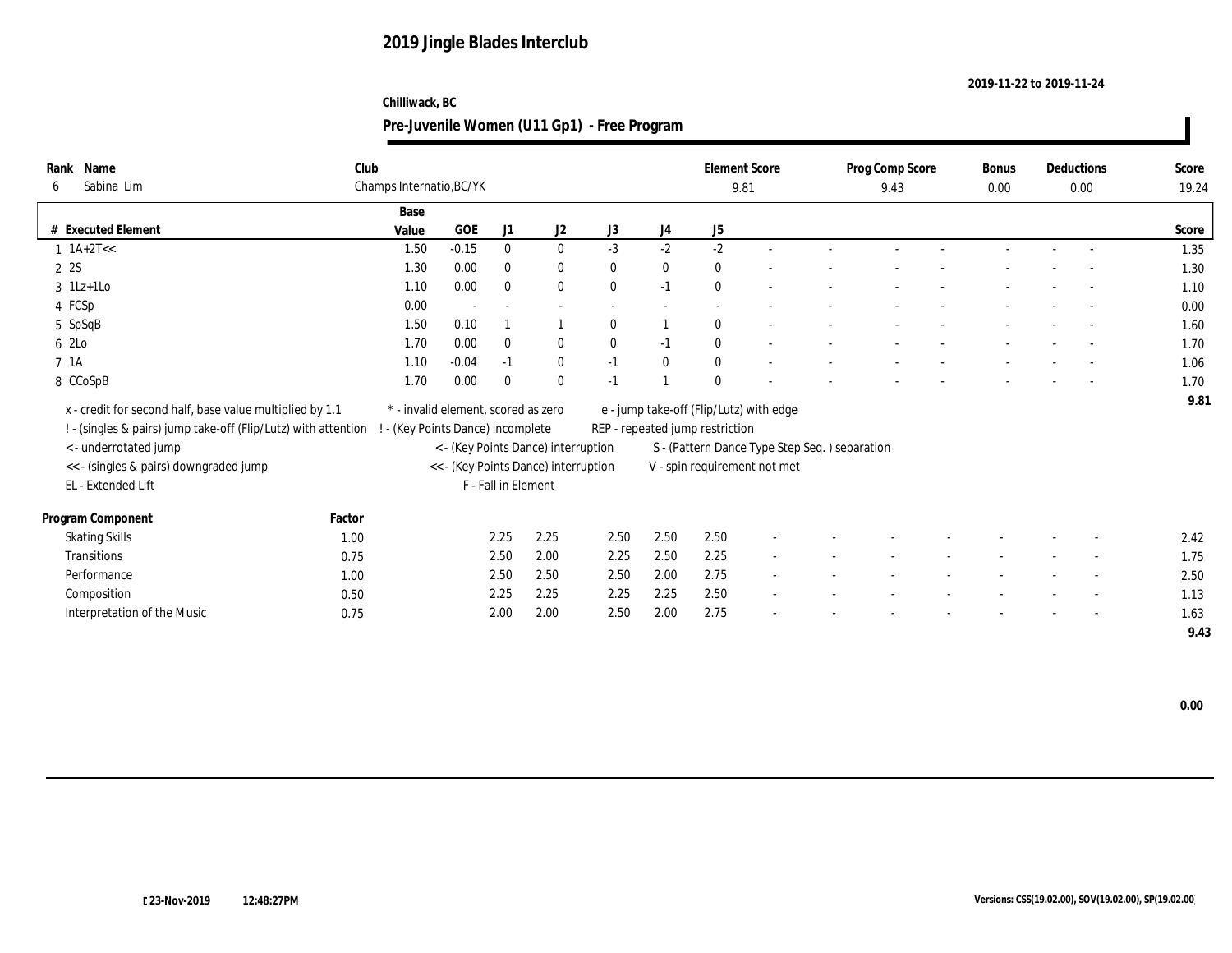#### **2019-11-22 to 2019-11-24**

### **Chilliwack, BC**

| Name<br>Rank                                                   | Club   |                                     |         |                     |                                      |          |                  |                                 | <b>Element Score</b>                          | Prog Comp Score | Bonus    | Deductions               | Score |
|----------------------------------------------------------------|--------|-------------------------------------|---------|---------------------|--------------------------------------|----------|------------------|---------------------------------|-----------------------------------------------|-----------------|----------|--------------------------|-------|
| Alyssa Dallazanna                                              |        | Inlet SC, BC/YK                     |         |                     |                                      |          |                  |                                 | 10.67                                         | 8.41            | $0.00\,$ | $0.00\,$                 | 19.08 |
|                                                                |        | Base                                |         |                     |                                      |          |                  |                                 |                                               |                 |          |                          |       |
| # Executed Element                                             |        | Value                               | GOE     | J1                  | J2                                   | J3       | J4               | J5                              |                                               |                 |          |                          | Score |
| $1 \ 1A+2T1$                                                   |        | 2.14                                | $-0.22$ | $-2$                | $-2$                                 | $-1$     | $-2$             | $-2$                            | $\sim$                                        |                 |          |                          | 1.92  |
| $2 \text{ } 2T <$                                              |        | 1.04                                | $-0.24$ | $-2$                | $-3$                                 | $-3$     | $-2$             | $-2$                            | $\overline{\phantom{a}}$                      |                 |          |                          | 0.80  |
| $3 \; 2S<+1LO$                                                 |        | 1.54                                | $-0.21$ | $-1$                | $-3$                                 | $-2$     | $-2$             | $-2$                            |                                               |                 |          |                          | 1.33  |
| 4 FCSpB                                                        |        | 1.60                                | $-0.16$ | $\bf{0}$            | $-2$                                 | $-3$     | $-1$             | $\mathbf{0}$                    | $\overline{\phantom{a}}$                      |                 |          | $\sim$                   | 1.44  |
| 5 2Lo                                                          |        | 1.70                                | $-0.11$ | $\bf{0}$            | $-2$                                 | $-1$     | $-1$             | $\theta$                        | $\sim$                                        |                 |          | $\sim$                   | 1.59  |
| 6 SpSqB                                                        |        | 1.50                                | 0.00    | $\mathbf{0}$        | $\bf{0}$                             | $-3$     | $\bf{0}$         | $\mathbf{0}$                    | $\sim$                                        |                 |          | $\sim$                   | 1.50  |
| $7\;\;1\mathrm{F}$                                             |        | 0.50                                | 0.00    | $\mathbf{0}$        | $\bf{0}$                             | $\bf{0}$ | $\boldsymbol{0}$ | $\bf{0}$                        | $\overline{\phantom{a}}$                      |                 |          |                          | 0.50  |
| 8 CCoSpB                                                       |        | 1.70                                | $-0.11$ | $\mathbf{0}$        | $-2$                                 | $-1$     | $-1$             | $\mathbf{0}$                    |                                               |                 |          |                          | 1.59  |
| x - credit for second half, base value multiplied by 1.1       |        | * - invalid element, scored as zero |         |                     |                                      |          |                  |                                 | e - jump take-off (Flip/Lutz) with edge       |                 |          |                          | 10.67 |
| ! - (singles & pairs) jump take-off (Flip/Lutz) with attention |        | (Key Points Dance) incomplete       |         |                     |                                      |          |                  | REP - repeated jump restriction |                                               |                 |          |                          |       |
| < - underrotated jump                                          |        |                                     |         |                     | < - (Key Points Dance) interruption  |          |                  |                                 | S - (Pattern Dance Type Step Seq.) separation |                 |          |                          |       |
| << - (singles & pairs) downgraded jump                         |        |                                     |         |                     | << - (Key Points Dance) interruption |          |                  |                                 | V - spin requirement not met                  |                 |          |                          |       |
| EL - Extended Lift                                             |        |                                     |         | F - Fall in Element |                                      |          |                  |                                 |                                               |                 |          |                          |       |
|                                                                |        |                                     |         |                     |                                      |          |                  |                                 |                                               |                 |          |                          |       |
| Program Component                                              | Factor |                                     |         |                     |                                      |          |                  |                                 |                                               |                 |          |                          |       |
| <b>Skating Skills</b>                                          | 1.00   |                                     |         | 2.50                | 2.00                                 | 2.00     | 2.00             | 2.25                            |                                               |                 |          |                          | 2.08  |
| <b>Transitions</b>                                             | 0.75   |                                     |         | 2.00                | 1.75                                 | 1.75     | 2.00             | 2.00                            | $\sim$                                        |                 |          | $\overline{\phantom{a}}$ | 1.44  |
| Performance                                                    | 1.00   |                                     |         | 2.50                | 2.00                                 | 2.50     | 2.00             | 2.00                            |                                               |                 |          |                          | 2.17  |
| Composition                                                    | 0.50   |                                     |         | 2.25                | 1.75                                 | 2.25     | 2.00             | 2.25                            |                                               |                 |          |                          | 1.09  |
| Interpretation of the Music                                    | 0.75   |                                     |         | 2.25                | 1.50                                 | 2.25     | 2.00             | 2.50                            |                                               |                 |          | $\overline{\phantom{a}}$ | 1.63  |
|                                                                |        |                                     |         |                     |                                      |          |                  |                                 |                                               |                 |          |                          | 8.41  |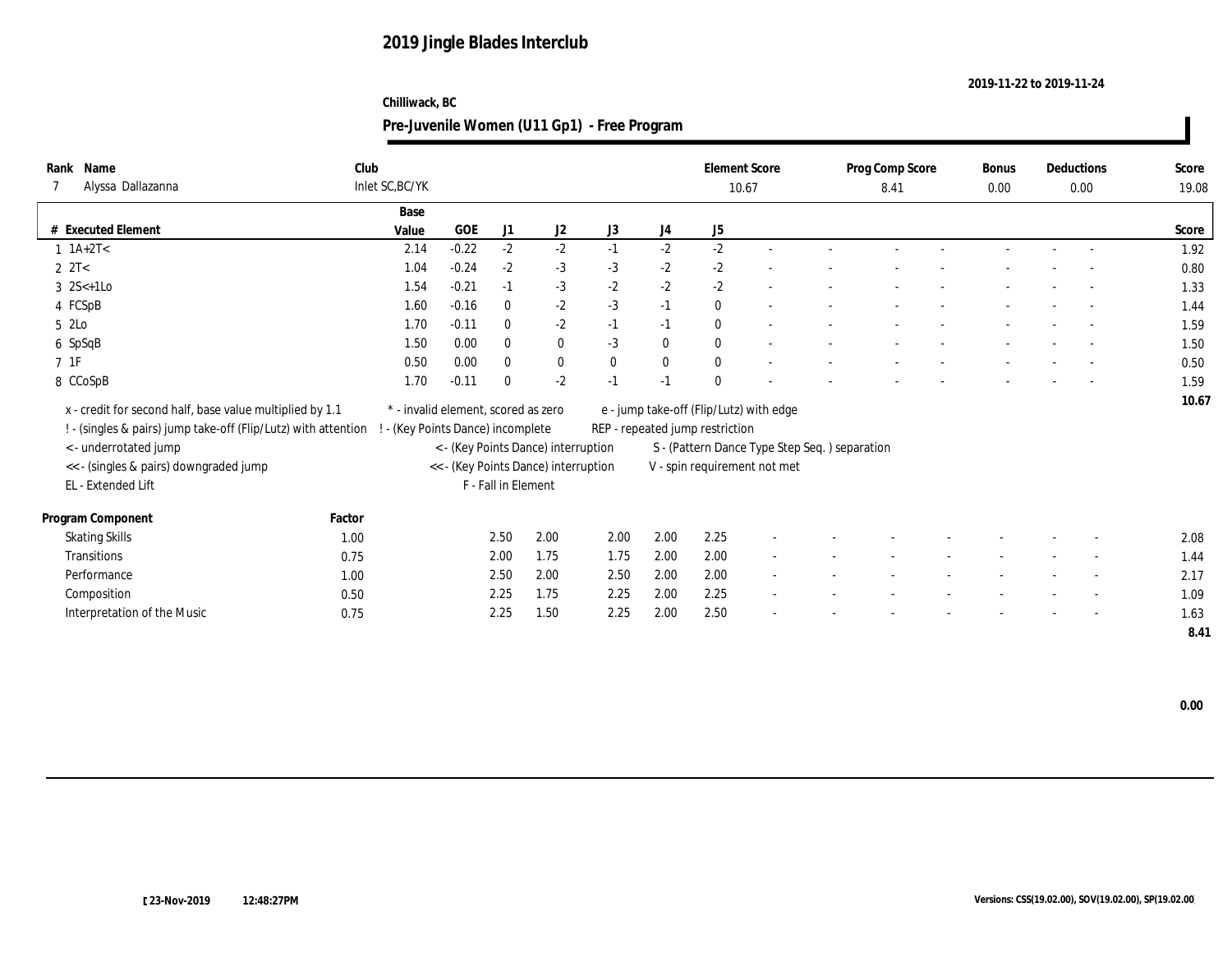#### **2019-11-22 to 2019-11-24**

### **Chilliwack, BC**

### **Pre-Juvenile Women (U11 Gp1) - Free Program**

| Name<br>Rank                                             | Club                                                           |                                     |         |                     |                                      |              |          |                                 | <b>Element Score</b>                           | Prog Comp Score | Bonus | Deductions |                          | Score |
|----------------------------------------------------------|----------------------------------------------------------------|-------------------------------------|---------|---------------------|--------------------------------------|--------------|----------|---------------------------------|------------------------------------------------|-----------------|-------|------------|--------------------------|-------|
| Caitlin Jiang<br>8                                       |                                                                | Connaught SC, BC/YK                 |         |                     |                                      |              |          |                                 | 9.54                                           | 8.66            | 0.00  |            | 0.40                     | 17.80 |
|                                                          |                                                                | Base                                |         |                     |                                      |              |          |                                 |                                                |                 |       |            |                          |       |
| # Executed Element                                       |                                                                | Value                               | GOE     | J1                  | J2                                   | J3           | J4       | J5                              |                                                |                 |       |            |                          | Score |
| $1 \t1A+1T$                                              |                                                                | 1.50                                | 0.00    | $\bf{0}$            | $\bf{0}$                             | $\bf{0}$     | $\bf{0}$ | $\mathbf{0}$                    | $\sim$                                         |                 |       |            |                          | 1.50  |
| $2$ 1Lz+2Lo<                                             |                                                                | 1.96                                | $-0.09$ | $-2$                | $-3$                                 | $\bf{0}$     | $\bf{0}$ | $\bf{0}$                        |                                                |                 |       |            |                          | 1.87  |
| 3 FCSpB                                                  |                                                                | 1.60                                | 0.00    | $\boldsymbol{2}$    | $\bf{0}$                             | $\bf{0}$     | $\bf{0}$ | $\theta$                        |                                                |                 |       |            |                          | 1.60  |
| 4 SpSqB                                                  |                                                                | 1.50                                | 0.15    | $\mathbf{2}$        | $\mathbf{1}$                         | $-1$         |          |                                 |                                                |                 |       |            |                          | 1.65  |
| $5$ 2Lo $<$                                              |                                                                | 1.36                                | $-0.68$ | $-5$                | $-5$                                 | $-5$         | $-5$     | $-5$                            |                                                |                 |       |            |                          | 0.68  |
| 6 CCoSpB (V)                                             |                                                                | 1.28                                | $-0.64$ | $-4$                | $-5$                                 | $-5$         | $-5$     | $-5$                            | $\overline{\phantom{a}}$                       |                 |       |            | $\sim$                   | 0.64  |
| $7\;\;1\mathrm{F}$                                       |                                                                | 0.50                                | 0.00    | $\mathbf{0}$        | $\bf{0}$                             | $\bf{0}$     | $\bf{0}$ | $\bf{0}$                        |                                                |                 |       |            |                          | 0.50  |
| 8 1A                                                     |                                                                | 1.10                                | 0.00    | $\mathbf{0}$        | $\mathbf{0}$                         | $\mathbf{0}$ | $\bf{0}$ | $\theta$                        |                                                |                 |       |            |                          | 1.10  |
| x - credit for second half, base value multiplied by 1.1 |                                                                | * - invalid element, scored as zero |         |                     |                                      |              |          |                                 | e - jump take-off (Flip/Lutz) with edge        |                 |       |            |                          | 9.54  |
|                                                          | ! - (singles & pairs) jump take-off (Flip/Lutz) with attention | - (Key Points Dance) incomplete     |         |                     |                                      |              |          | REP - repeated jump restriction |                                                |                 |       |            |                          |       |
| <- underrotated jump                                     |                                                                |                                     |         |                     | < - (Key Points Dance) interruption  |              |          |                                 | S - (Pattern Dance Type Step Seq. ) separation |                 |       |            |                          |       |
| << - (singles & pairs) downgraded jump                   |                                                                |                                     |         |                     | << - (Key Points Dance) interruption |              |          |                                 | V - spin requirement not met                   |                 |       |            |                          |       |
| EL - Extended Lift                                       |                                                                |                                     |         | F - Fall in Element |                                      |              |          |                                 |                                                |                 |       |            |                          |       |
|                                                          |                                                                |                                     |         |                     |                                      |              |          |                                 |                                                |                 |       |            |                          |       |
| Program Component                                        | Factor                                                         |                                     |         |                     |                                      |              |          |                                 |                                                |                 |       |            |                          |       |
| <b>Skating Skills</b>                                    | 1.00                                                           |                                     |         | 2.25                | 2.25                                 | 2.25         | 2.25     | 2.25                            |                                                |                 |       |            |                          | 2.25  |
| <b>Transitions</b>                                       | 0.75                                                           |                                     |         | 2.25                | 2.00                                 | 2.00         | 2.25     | 2.00                            | $\sim$                                         |                 |       |            |                          | 1.56  |
| Performance                                              | 1.00                                                           |                                     |         | 2.50                | 2.00                                 | 2.25         | 2.00     | 2.50                            | $\sim$                                         |                 |       |            | $\overline{\phantom{a}}$ | 2.25  |
| Composition                                              | 0.50                                                           |                                     |         | 2.25                | 2.00                                 | 2.00         | 2.00     | 2.25                            | $\sim$                                         |                 |       |            |                          | 1.04  |
| Interpretation of the Music                              | 0.75                                                           |                                     |         | 2.00                | 1.75                                 | 2.25         | 2.00     | 2.25                            | $\overline{\phantom{a}}$                       |                 |       |            | $\overline{\phantom{a}}$ | 1.56  |
|                                                          |                                                                |                                     |         |                     |                                      |              |          |                                 |                                                |                 |       |            |                          | 8.66  |

2 Fall(s) factor (0.2) **0.40**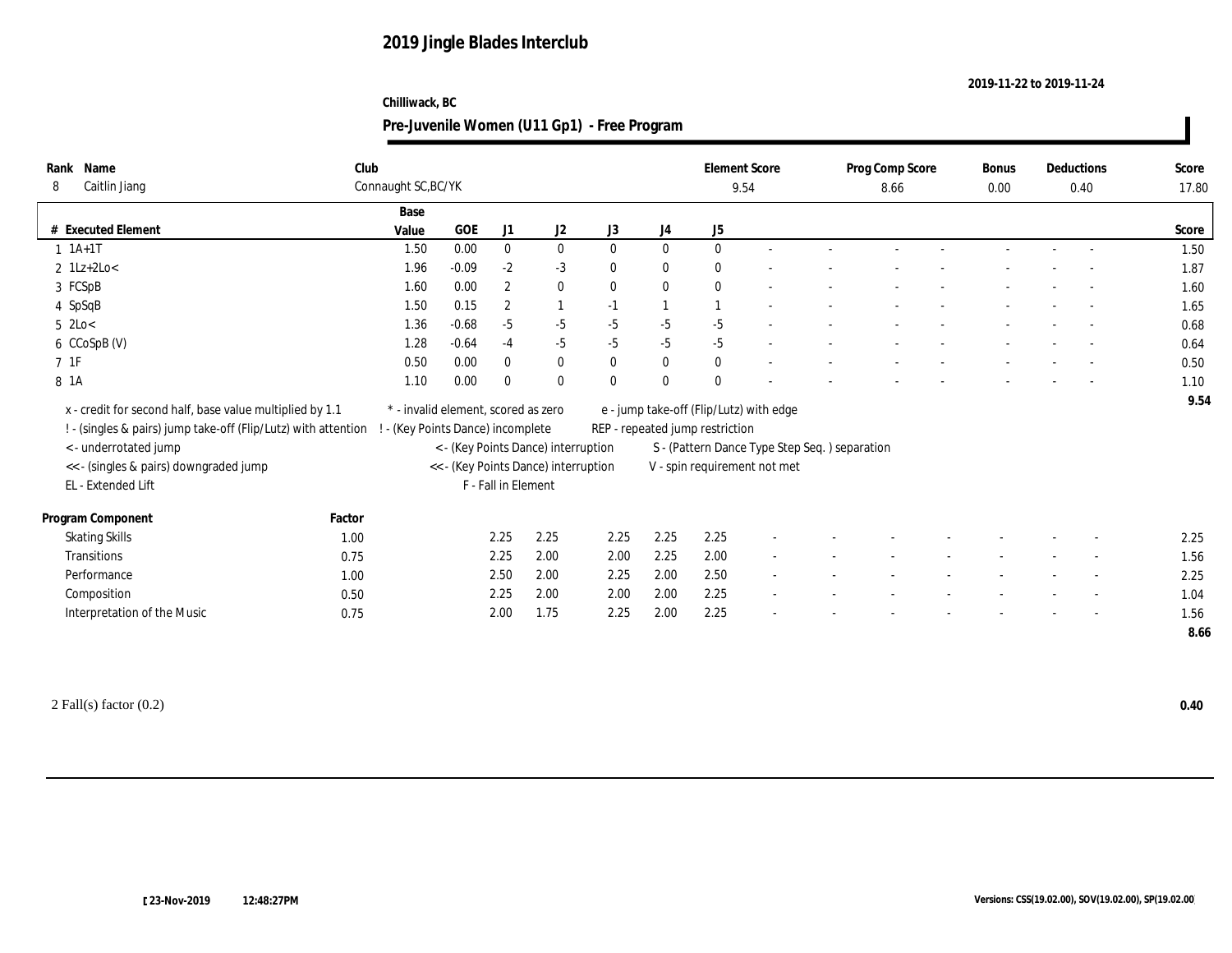#### **2019-11-22 to 2019-11-24**

### **Chilliwack, BC**

| Name<br>Rank                                                   | Club   |                  |                                     |                     |                                      |              |              | <b>Element Score</b>                          |                | Prog Comp Score | Bonus | Deductions               | Score |
|----------------------------------------------------------------|--------|------------------|-------------------------------------|---------------------|--------------------------------------|--------------|--------------|-----------------------------------------------|----------------|-----------------|-------|--------------------------|-------|
| Zoe Cheng<br>9                                                 |        | Sungod SC, BC/YK |                                     |                     |                                      |              |              | 9.69                                          |                | 8.61            | 0.00  | 0.60                     | 17.70 |
|                                                                |        | Base             |                                     |                     |                                      |              |              |                                               |                |                 |       |                          |       |
| # Executed Element                                             |        | Value            | <b>GOE</b>                          | J1                  | J2                                   | J3           | J4           | J5                                            |                |                 |       |                          | Score |
| $1 \t1A$                                                       |        | 1.10             | $-0.55$                             | $-5$                | $-5$                                 | $-5$         | $-5$         | $-5$                                          | $\overline{a}$ |                 |       |                          | 0.55  |
| $2 \text{ 1Lz+2T}$                                             |        | 1.90             | 0.00                                |                     | $\bf{0}$                             | $-1$         | $\bf{0}$     | $\bf{0}$                                      |                |                 |       |                          | 1.90  |
| 3 CCoSpB                                                       |        | 1.70             | 0.00                                | $\bf{0}$            | $\bf{0}$                             | $-1$         | $\bf{0}$     | $\theta$                                      |                |                 |       |                          | 1.70  |
| 4 SpSqB                                                        |        | 1.50             | 0.20                                | $\overline{2}$      | $\mathbf{2}$                         |              |              |                                               |                |                 |       | $\overline{\phantom{a}}$ | 1.70  |
| $5 \t1F+1Lo$                                                   |        | 1.00             | 0.02                                |                     |                                      | $\mathbf{0}$ | $\bf{0}$     | $\mathbf{0}$                                  |                |                 |       |                          | 1.02  |
| 6 2S                                                           |        | 1.30             | $-0.65$                             | $-5$                | $-5$                                 | $-5$         | $-5$         | $-5$                                          |                |                 |       |                          | 0.65  |
| 72Lo<                                                          |        | 1.36             | $-0.68$                             | $-5$                | $-5$                                 | $-5$         | $-5$         | $-5$                                          |                |                 |       |                          | 0.68  |
| 8 FCSpB                                                        |        | 1.60             | $-0.11$                             | $-1$                | $\bf{0}$                             | $-2$         | $\mathbf{0}$ | $-1$                                          |                |                 |       |                          | 1.49  |
| x - credit for second half, base value multiplied by 1.1       |        |                  | * - invalid element, scored as zero |                     |                                      |              |              | e - jump take-off (Flip/Lutz) with edge       |                |                 |       |                          | 9.69  |
| ! - (singles & pairs) jump take-off (Flip/Lutz) with attention |        |                  | - (Key Points Dance) incomplete     |                     |                                      |              |              | REP - repeated jump restriction               |                |                 |       |                          |       |
| < - underrotated jump                                          |        |                  |                                     |                     | < - (Key Points Dance) interruption  |              |              | S - (Pattern Dance Type Step Seq.) separation |                |                 |       |                          |       |
| << - (singles & pairs) downgraded jump                         |        |                  |                                     |                     | << - (Key Points Dance) interruption |              |              | V - spin requirement not met                  |                |                 |       |                          |       |
| EL - Extended Lift                                             |        |                  |                                     | F - Fall in Element |                                      |              |              |                                               |                |                 |       |                          |       |
|                                                                |        |                  |                                     |                     |                                      |              |              |                                               |                |                 |       |                          |       |
| Program Component                                              | Factor |                  |                                     |                     |                                      |              |              |                                               |                |                 |       |                          |       |
| <b>Skating Skills</b>                                          | 1.00   |                  |                                     | 3.00                | 2.25                                 | 2.25         | 2.00         | 2.25                                          |                |                 |       |                          | 2.25  |
| Transitions                                                    | 0.75   |                  |                                     | 2.50                | 2.00                                 | 2.00         | 2.25         | 2.00                                          | $\sim$         |                 |       |                          | 1.56  |
| Performance                                                    | 1.00   |                  |                                     | 2.50                | 2.00                                 | 2.00         | 2.00         | 2.00                                          | $\sim$         |                 |       | $\overline{\phantom{a}}$ | 2.00  |
| Composition                                                    | 0.50   |                  |                                     | 2.75                | 2.50                                 | 2.00         | 2.25         | 2.25                                          | $\sim$         |                 |       | $\overline{\phantom{a}}$ | 1.17  |
| Interpretation of the Music                                    | 0.75   |                  |                                     | 2.25                | 2.25                                 | 1.75         | 2.00         | 2.50                                          |                |                 |       | $\overline{\phantom{a}}$ | 1.63  |
|                                                                |        |                  |                                     |                     |                                      |              |              |                                               |                |                 |       |                          | 8.61  |